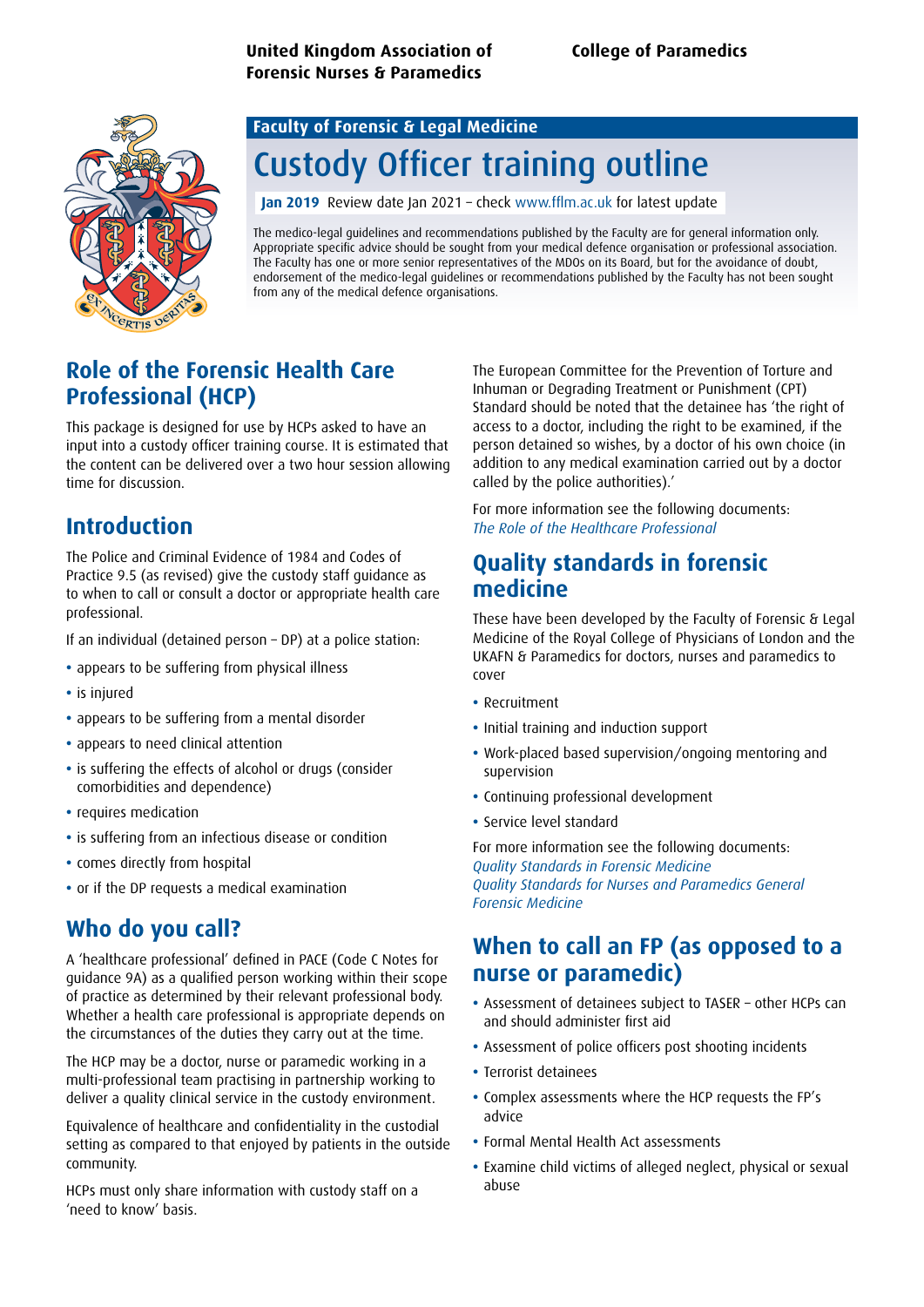Custody Officer training outline



#### **Jan 2019** Review date Jan 2021 **page 2 Jan 2021 page 2 page 2 page 2 page 2**

# **Custody suite facilities**

- **•** Clinical room which is appropriately stocked with basic first aid items, kept locked when not in use and kept clean
- **•** Resuscitation equipment including automated external defibrillator (AED) and Oxygen
- **•** Lockable drug cupboard
- **•** Standard restocking procedure with a named responsible person
- **•** Only used for clinical purposes
- **•** In an ideal situation a separate room for specific Forensic Examination.

For more information see the following documents: *[Operational guidance and equipment for medical rooms](https://fflm.ac.uk/publications/recommendations-operational-procedures-and-equipment-for-medical-rooms/)*

# **Liaison with the HCP regarding the reason for attendance**

- **•** Ideally the person with the query regarding a DP should call the HCP
- **•** The doctor/HCP will enquire why they are being called e.g. FTD/FTI/Medication and whether there are any other particular concerns in order to assess the urgency of the call
- **•** Calls should be triaged and priorities will be given to head injuries (HI), those intoxicated with a HI, victims, medical problems, suspicious deaths, drink-drive procedures, etc.

# **Briefing on arrival**

- **•** Discuss reason called physical, mental illness, medication, injury, etc.
- **•** Obtain details from the custody record including reason for arrest
- **•** Other information from custody sergeant and where appropriate arresting officer re circumstances of arrest e.g. mechanism of road traffic collision
- **•** Whether any force was used such as physical restraint, handcuffs, irritant sprays, batons, TASER® etc.
- **•** Whether anything found in the DP's property or when searched (medication, illicit drugs)
- **•** PNC checks re mental illness, violence, drugs
- **•** Previous police computer entries on NSPIS/NICHE
- **•** Information from GP, hospital, friends, relatives as appropriate
- **•** Any concerns re DP behaviour re personal safety
- **•** Any information given by fellow detainees may be useful as also from relatives/friends.

# **Practical aspects to the examination**

- **•** Examination should be carried out in a suitable clinical room
- **•** In considering the presence of a chaperone the CPT Standards state 'All medical examinations of persons in police custody must be conducted out of the hearing of law enforcement officials and, unless the doctor concerned requests otherwise in a particular case, out of the sight of such officials.' Although the standard cites doctors only, it is also the expected standard for all healthcare professionals working in the custody environment.
- **•** PACE requirement for same sex chaperones
- **•** The General Medical Council guidance requires the doctor to take the detainee's views and wishes into account in the matter of chaperones. A doctor should give serious consideration to the use of a chaperone particularly when undertaking intimate examinations, the detainee is of the opposite sex and the doctor's own safety may be at risk. In such cases, the presence of custodial staff in close proximity to the patient/detainee may be unavoidable.

For more information see: *[DNA Anti-Contamination – Forensic Medical Examination in](https://assets.publishing.service.gov.uk/government/uploads/system/uploads/attachment_data/file/540116/207_FSR_anti-_contam_SARC__Custody_Issue1.pdf)  [Sexual Assault Referral Centres and Custodial Facilities](https://assets.publishing.service.gov.uk/government/uploads/system/uploads/attachment_data/file/540116/207_FSR_anti-_contam_SARC__Custody_Issue1.pdf)*

- **•** Obtain consent verbal/written
- **•** Children issue of parental responsibility as opposed to AA
- **•** Issue of mental vulnerability would need an AA
- **•** History and examination as appropriate
- **•** Consent intimate samples (PACE guidelines), investigating officer to be present to brief HCP
- **•** Consent intimate searches (BMA/Faculty guidelines ethical issues)
- **•** HCP will keep confidential notes
- **•** May use body diagrams remain part of confidential clinical notes
- **•** Complete paperwork/computerised records as appropriate to the particular force/constabulary leaving enough information for the custody staff to care for that individual
- **•** Consider conditions of detention temperature and ventilation of the cell, cleanliness of cell and bedding
- **•** Personal hygiene, food and fluids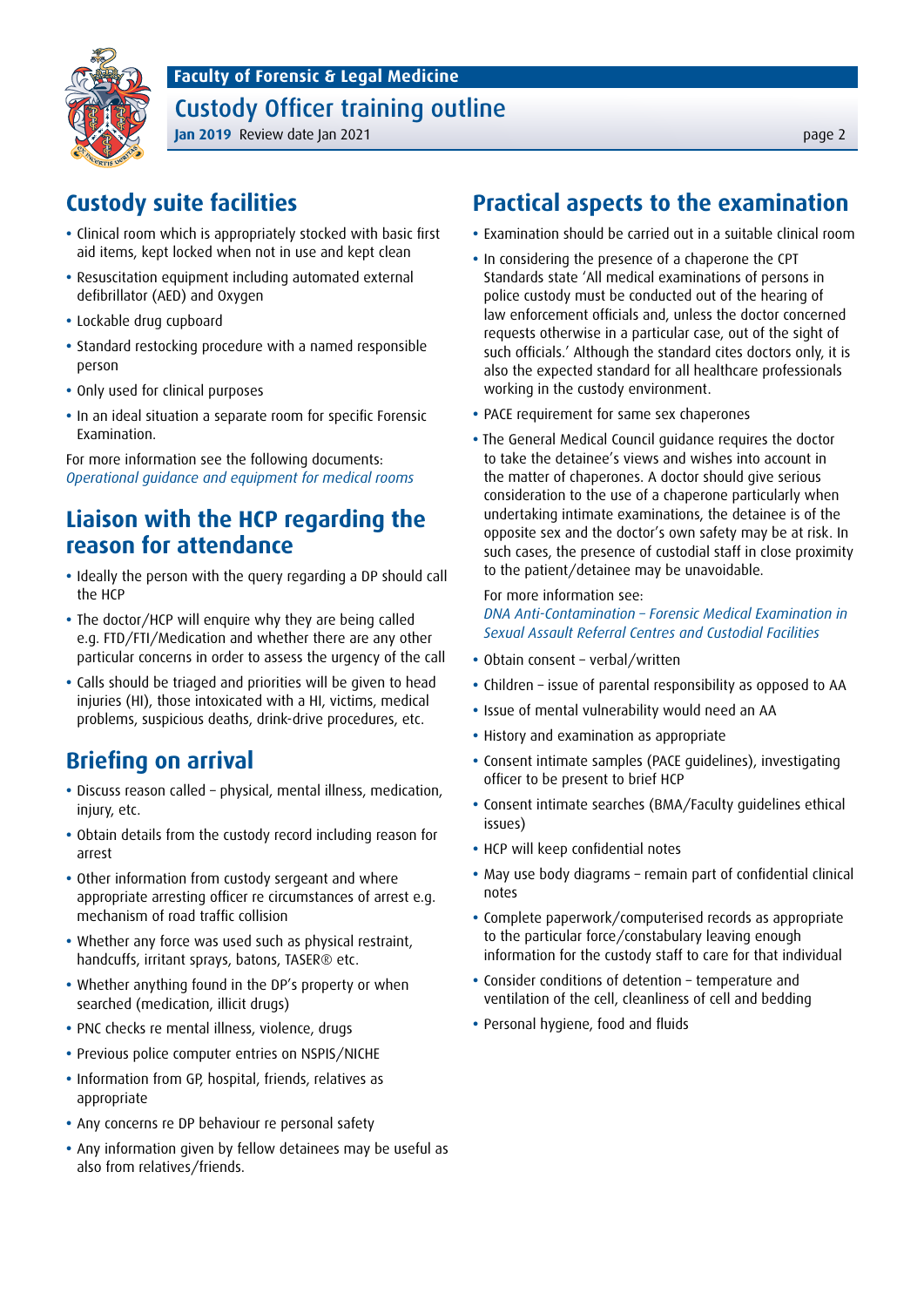

### Custody Officer training outline

**Jan 2019** Review date Jan 2021 **page 3** 

# **Management plan**

- **•** Fitness for detention
- **•** Fitness for interview
- **•** Medical advice to DP (written and oral)
- **•** Medical advice to custody staff (written and oral)
- **•** Levels of observation (APP) and rousing (in accordance with PACE Code of Practice Annex H)
- **•** Clinical advice to colleagues
- **•** Need for AA
- **•** Information re medication
- **•** Safguarding referral as required (adult/children)

# **Appropriate adults (AA)**

- **•** Children (up to 18 years)
- **•** Mentally vulnerable
- **•** Intellectual disabilities
- **•** Custody officer's responsibility
- **•** HCP may make a recommendation

# **Administration of medication**

- **•** All injections should be given under the supervision of the HCP unless the situation is life-threatening (anaphylaxis use of Epipen) or it has been advised by the duty FP on the ground of clinical need (IDDM).
- **•** Medication logged in custody record when given
- **•** Refusal should be logged and the HCP informed
- **•** Where refusal of medication is of concern to the HCP this should be discussed with the duty doctor
- **•** Unused medication should be disposed of as instructed in the local policy
- **•** Medication should be kept in a locked cupboard
- **•** Private prescriptions may be issued as required
- **•** Controlled drugs under schedule 2 & 3 (e.g. methadone, buprenorphine, and including temazepam) must be supervised by a registered medical practitioner authorising their use or other appropriate healthcare professional.

For more information see the following document: *[Safe and Secure Administration of Medication in Police](https://fflm.ac.uk/publications/recommendations-safe-and-secure-administration-of-medication-in-police-custody/)  [Custody](https://fflm.ac.uk/publications/recommendations-safe-and-secure-administration-of-medication-in-police-custody/)*

# **Persons detained under the Terrorism Act**

- **•** Different powers and periods of detention apply
- **•** Consider personal safely
- **•** Medical assessment on detention, measure weight, and complete body surface examination for injuries
- **•** Medical assessment before release or transfer
- **•** Daily medical assessment
- **•** Consider dietary and exercise requirements
- **•** Consider specialist medical assessments occurring at the police station

For more information see the following document: *[Medical care of persons detained under the Terrorism Act](https://fflm.ac.uk/publications/recommendations-medical-care-of-persons-detained-under-the-terrorism-act-2000/)  [2000](https://fflm.ac.uk/publications/recommendations-medical-care-of-persons-detained-under-the-terrorism-act-2000/)*

### **Common problems**

- **• Epilepsy • Asthma**
- **• Claustrophobia • Diabetes**
- **• Heart disease • Sickle cell**
- **• Injuries • Alcohol**
- **• Drugs • Mental health**
- **• Infectious diseases • Fitness for interview**

Often combination of above

#### **Epilepsy**

- **•** May need regular medication
- **•** Epilepsy or fits associated with alcohol/drug withdrawal
- **•** First ever fit = hospital assessment

#### **Asthma**

- **•** Allow access to inhaler (after risk assessment and search of inhaler)
- **•** Instructions on other medication if required

#### **Panic attacks/claustrophobia**

- **•** Diagnosis on history (avoidance behaviour)
- **•** Reassurance
- **•** Rarely medication
- **•** May affect FTI

#### **Diabetes**

- **•** Using insulin obtain if possible and other medication
- **•** Access to appropriate food
- **•** Consideration to the supervision of insulin injection
- **•** Awareness of hypoglycaemia (cf. hyperglycaemia)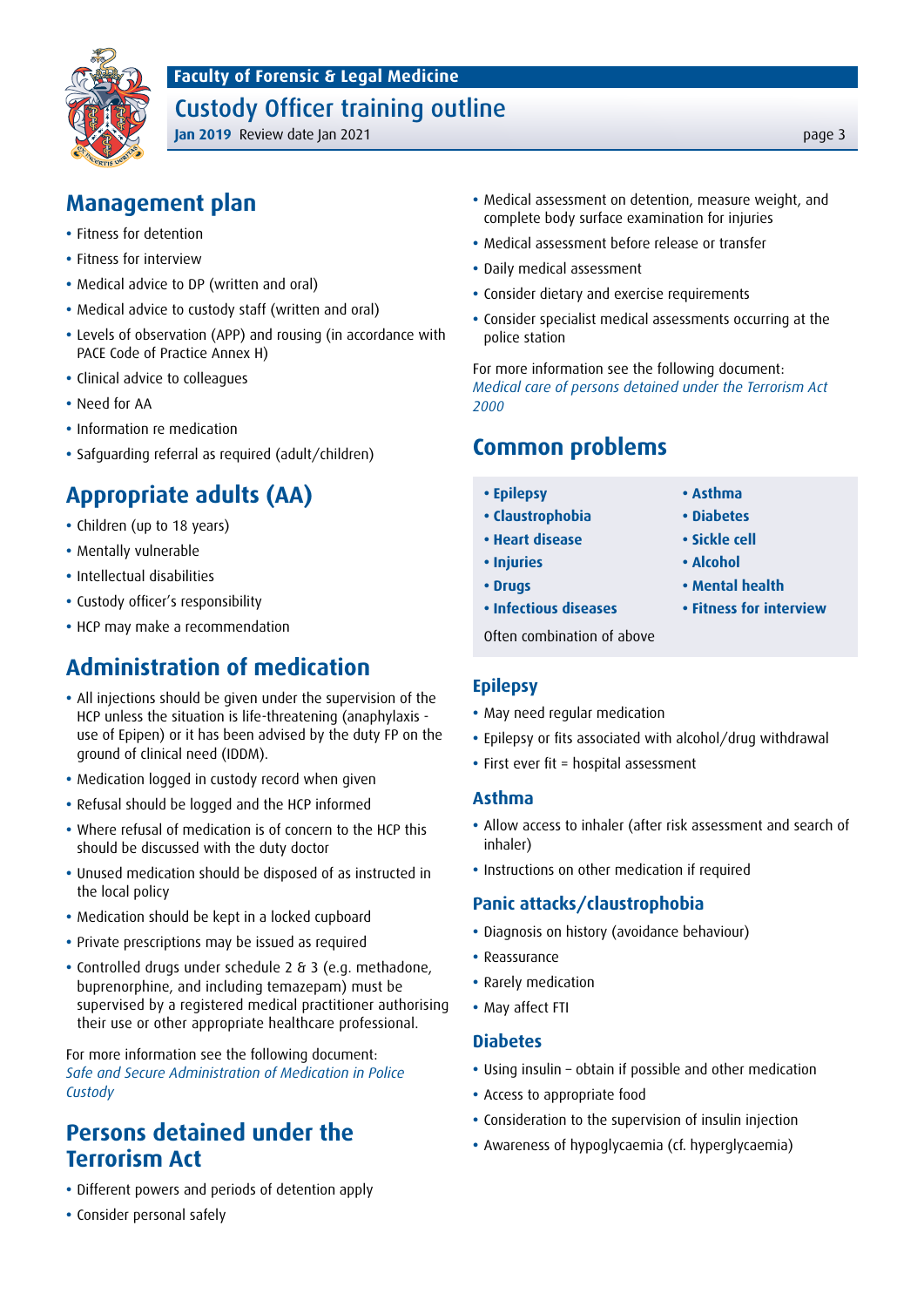### Custody Officer training outline



#### **Jan 2019** Review date Jan 2021 **page 4**

#### **Heart disease**

- **•** Access to medication such as GTN spray
- **•** If chest pain does not settle call an ambulance and refer to HCP if on site
- **•** If you suspect a detained person is having a heart attack, administer two puffs of GTN spray and dial 999 immediately.
- **•** Chest pain may also indicate a pulmonary embolism

#### **Sickle cell**

- **•** Disease or trait
- **•** Access to regular fluids (avoid dehydration)
- **•** Avoid cold
- **•** May need painkillers

#### **Injuries**

**•** Use of personal safety equipment – irritant sprays, handcuffs, batons, Taser. For more information see the following documents:

*[Irritant Sprays: Clinical Effects and Management](https://fflm.ac.uk/publications/recommendations-irritant-sprays-clinical-effects-and-management/) [TASER®: Clinical Effects and Management of Those](https://fflm.ac.uk/publications/recommendations-taser-clinical-effects-and-management-of-those-subjected-to-taser-discharge/)  [Subjected to TASER® Discharge](https://fflm.ac.uk/publications/recommendations-taser-clinical-effects-and-management-of-those-subjected-to-taser-discharge/)*

**•** Complete accurate documentation important for medical and legal reasons

**•** Human/Dog bites – may need hospital treatment, tetanus, antibiotics, follow-up. For more information see the following document: *[Management of Injuries Caused by Teeth](https://fflm.ac.uk/wp-content/uploads/2018/04/Management-of-Injuries-caused-by-Teeth-April-2018.pdf)*

#### **Head injury**

- **•** Important to get accurate history from arresting officer before he/she disappears!
- **•** Was there loss of consciousness?
- **•** If DP becomes increasingly sleepy or drowsy, has persistent or increasingly severe headache, complains of any visual disturbance, vomits, or has a fit – need to arrange urgent hospital transfer by ambulance
- **•** Remember combinations dangerous e.g. head injury and alcohol and/or drugs and other medical problems such as diabetes.

For more information see the following document: *[Head Injury Advice Leaflet for custody officers, gaolers &](https://fflm.ac.uk/wp-content/uploads/2016/05/A5-HeadInjuryWarning_Apr16.pdf)  [detention officers](https://fflm.ac.uk/wp-content/uploads/2016/05/A5-HeadInjuryWarning_Apr16.pdf)*

#### **Stroke**

Symptoms of stroke can be remembered with the word F.A.S.T.:

**•** Face – the face may have dropped on one side, the person may not be able to smile, or their mouth or eye may have drooped.

- **•** Arms the person with suspected stroke may not be able to lift both arms and keep them there because of weakness or numbness in one arm.
- **•** Speech their speech may be slurred or garbled, or the person may not be able to talk at all despite appearing to be awake. (my emphasis)
- **•** Time it's time to dial 999 immediately if you notice any of these signs or symptoms

#### **Alcohol – intoxication**

- **•** Consider use of drugs and other medical problems including a head injury, diabetes
- **•** If unable to walk or talk refer to ED
- **•** If in doubt call HCP
- **•** Check and rouse every half an hour as Annex H
- **•** If dependent may sober up very quickly and develop withdrawal

#### **Alcohol – withdrawal**

- **•** May be complicated by confusion delirium and fits with a substantial risk of death if left untreated
- **•** May need treatment depending on length of detention

#### **Drugs**

- **•** Knowledge of drug trends in your area
- **•** Be aware that substance use and mental illness may co-exist
- **•** Consider concealment of illicit substances
- **•** Differentiate between body stuffers and packers
- **•** Novel psychoactive substances (NPS)

#### **Opiates – heroin/methadone**

- **•** Main problem medically intoxication (drowsy, decreasing level of consciousness, pin-point pupils, respiration level falls, snoring, nodding)
- **•** Combination with other drugs and alcohol potentially dangerous. Withdrawal less of a problem but can be treated in custody, may affect FTI

#### **Benzodiazepines**

- **•** Intoxication similar to alcohol
- **•** Fits may occur with withdrawal

#### **Stimulants – cocaine/amphetamine**

- **•** Death may occur from cardiac problems, stroke, acute behavioural disturbance. See:
	- *[Guidelines for the Management of Excited Delirium/Acute](https://fflm.ac.uk/publications/guidelines-for-the-management-of-excited-deliriumacute-behavioural-disturbance/)  [Behavioural Disturbance](https://fflm.ac.uk/publications/guidelines-for-the-management-of-excited-deliriumacute-behavioural-disturbance/)*

#### *[Acute behavioural disturbance](https://fflm.ac.uk/wp-content/uploads/2016/02/AcuteBehaveDisturbance_Jan16-1.pdf)*

- **•** Withdrawal risk of self-harm
- **•** NPS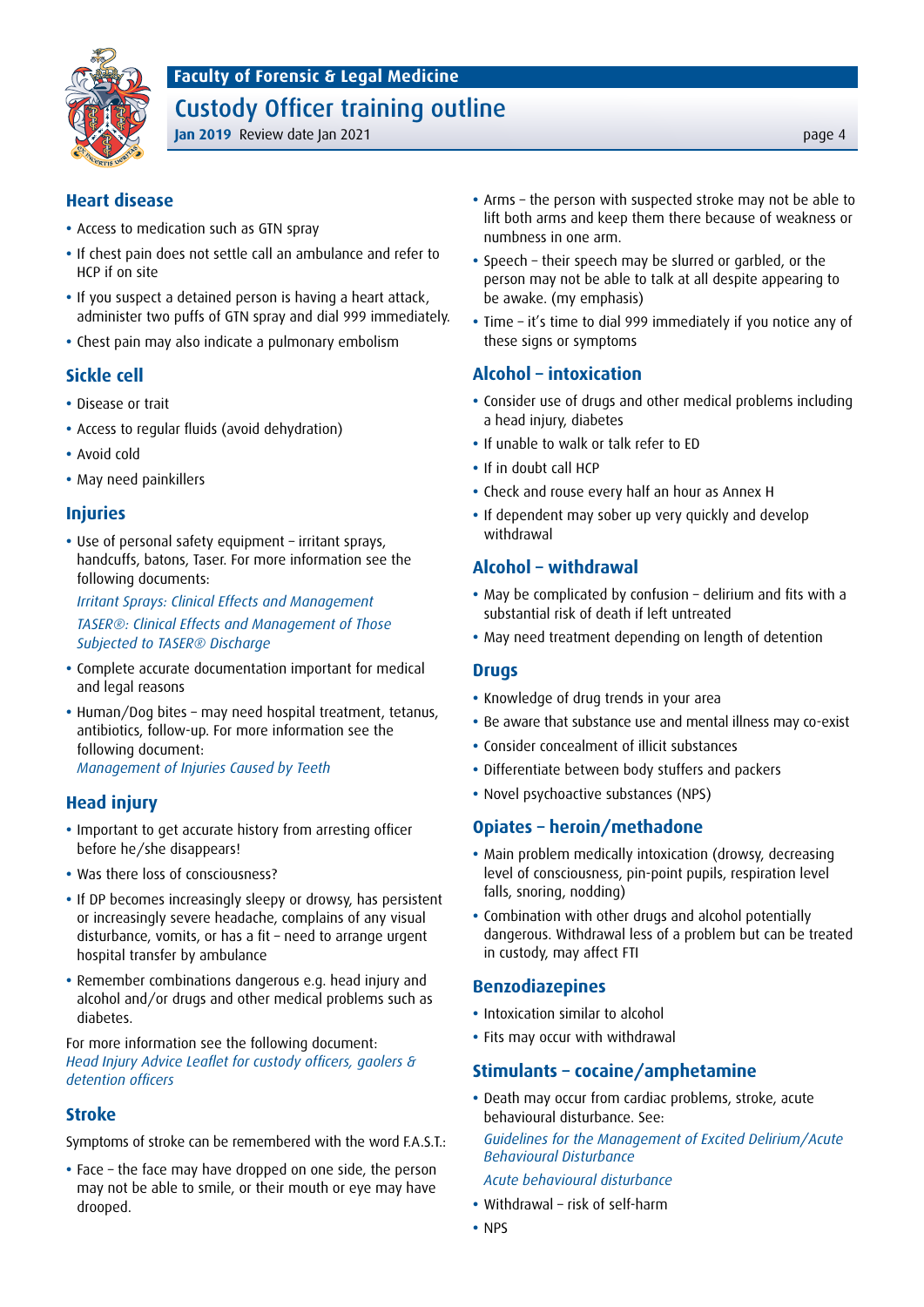### Custody Officer training outline



#### **Jan 2019** Review date Jan 2021 **page 5 Jan 2019 page 5**

#### **Mental health**

- **•** s136 (rarely assessed in police custody)
- **•** Call HCP if concerns re mental health
- **•** Consider referral to the Criminal Justice and Liaison Service if available
- **•** Call approved mental health professional (AMHP)(possibly also crisis worker/emergency duty team)
- **•** Consider voluntary admission\*
- **•** Consider admission under s 2,3,4, under MHA 1983
- **•** Risk of self-harm history of previous attempts and past psychiatric history important
	- remove articles that could be used to self-harm
	- may occur soon after arrest or after charge if bail refused
	- if intention clear call doctor
- **•** May need constant supervision
- **•** Cell design consideration
- **•** Liaison with other agencies when DP transferred
- **•** Consider times of increased risk during detention i.e. on first going into cell, after any contact with outside (telephone calls), after seeing solicitor, after seeing FP, after interview, after being refused bail, after release.
- **•** Consider risk assessment as ongoing process.
- **•** Pre-release risk assessment may be required

#### **Infectious diseases**

- **•** Hepatitis B vaccination for officers
- **•** Risks mainly needle stick injuries
- **•** High risk population for HIV, hepatitis B & C (iv drug abusers)
- **•** Observe good clinical practice universal precautions wear gloves, beware when searching
- **•** Tuberculosis, other infectious diseases continue treatment, consider hospitalization
- **•** Scabies can be treated in custody
- **•** Cells and bedding cleaned professionally

For more information see the following document: *[Managing blood-borne virus exposures in custody](https://fflm.ac.uk/wp-content/uploads/2018/12/Managing-Blood-borne-Virus-Exposure-in-Custody-Dr-B-Butler-and-Dr-F-Nicholson-Dec-2018.pdf)*

#### **Fitness for interview definition (PACE Code C, Annex G)**

A detainee may be at risk in an interview if it is considered that:

- **a.** conducting the interview could significantly harm the detainee's physical or mental state
- **b.** anything the detainee says in the interview about their involvement or suspected involvement in the offence about which they are being interviewed might be considered unreliable in subsequent court proceedings because of their physical or mental state

There are therefore TWO aspects to the assessment and it is dynamic, circumstances may change and it may be appropriate to say that someone is fit now but may not be after a period of time and would require reassessment.

# **Risk of unreliability**

- **•** Definite unlikely to be fit for interview at any stage
- **•** Major risk unfit for interview at present reassessment later
- **•** Some risk precautions advised e.g. presence of appropriate adult
- **•** No discernible risk at this time

#### **Permanent conditions**

**•** Severe dementia and severe learning disability

#### **Substantial risk – temporary as assessed by HCP**

- **•** 'Drunkenness' intoxication with alcohol
- **•** Intoxication by drugs
- **•** Drug withdrawal
- **•** Exhaustion or physical pain
- **•** Physical illness
- **•** Mental illness that may be amenable to treatment such as an acute organic reaction or mania
- **•** A state of fear induced by oppressive police practices

#### **Significant risk**

- **•** Bipolar disorder
- **•** Schizophrenia and related disorders
- **•** Depressive illnesses
- **•** Mild or moderate learning disability
- **•** Mild or moderate dementia
- **•** Inability to handle interrogative pressure
- **•** Significant anxiety induced by custodial environment and other anxiety states and phobias, such as fear of being locked in a police cell

#### **AA would be required.**

\*Unable to section DP who has capacity to consent to a voluntary admission